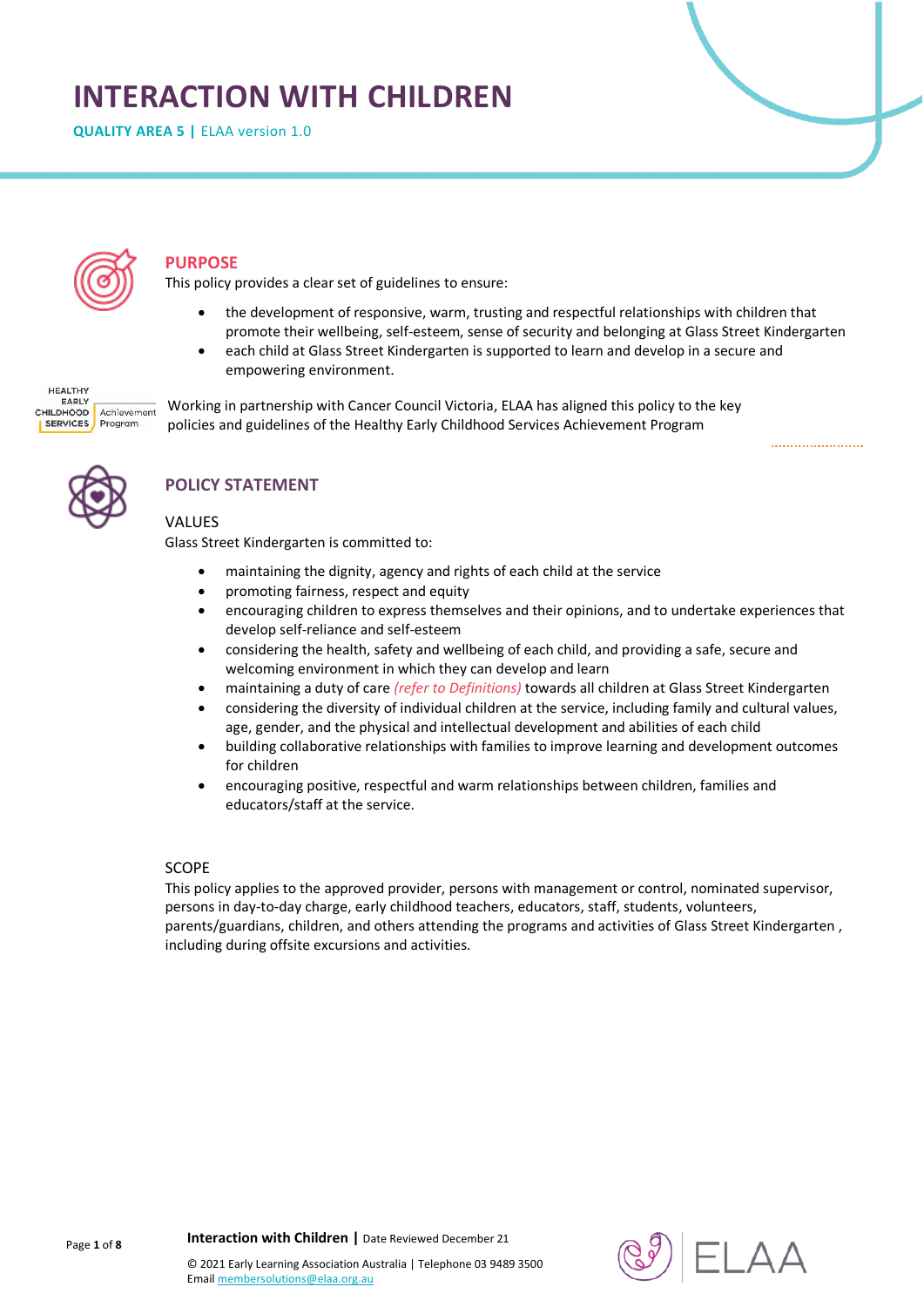| <b>RESPONSIBILITIES</b>                                                                                                                                                                                                                                                                                                                                                                    | with management or control<br>Approved provider and persons | persons in day-to-day charge<br>Nominated supervisor and | educators and all other staff<br>Early childhood teacher, | Parents/guardians | students<br>Contractors, volunteers and |
|--------------------------------------------------------------------------------------------------------------------------------------------------------------------------------------------------------------------------------------------------------------------------------------------------------------------------------------------------------------------------------------------|-------------------------------------------------------------|----------------------------------------------------------|-----------------------------------------------------------|-------------------|-----------------------------------------|
| Developing and implementing the Interactions with Children<br>Policy in consultation with stakeholders, and ensuring that it<br>reflects the philosophy, beliefs and values of the service                                                                                                                                                                                                 | $\sqrt{}$                                                   | $\sqrt{}$                                                | $\sqrt{}$                                                 | $\sqrt{}$         |                                         |
| Ensuring all stakeholders are provided with a copy of the<br>Interactions with Children Policy and comply with its<br>requirements                                                                                                                                                                                                                                                         | $\sqrt{}$                                                   | $\sqrt{ }$                                               | $\sqrt{}$                                                 | $\sqrt{}$         |                                         |
| Ensuring all staff are aware of the service's expectations<br>regarding positive, respectful and appropriate behaviour, and<br>acceptable responses and warm, trusting and reciprocal<br>interactions when working with children and families (refer to<br>Code of Conduct Policy)                                                                                                         | √                                                           | $\sqrt{}$                                                |                                                           |                   |                                         |
| Ensuring children are adequately supervised (refer to Definitions)<br>and that educator-to-child ratios are maintained at all times<br>(refer to Supervision of Children Policy)                                                                                                                                                                                                           | $\sqrt{}$                                                   | $\sqrt{}$                                                | $\sqrt{}$                                                 |                   | √                                       |
| Ensuring the environment at the service is safe, secure, free from<br>any hazards (National Law: Section 167) (refer to Child Safe<br>Environment Policy, Occupational Health and Safety Policy and<br>Supervision of Children Policy) and promotes the active<br>participation of every child                                                                                             | $\sqrt{}$                                                   | $\sqrt{}$                                                | $\sqrt{}$                                                 |                   |                                         |
| Ensuring the size and composition of groups is considered to<br>ensure all children are provided with the best opportunities for<br>quality interactions and relationships with each other and with<br>adults at the service (Regulation $156(2)$ ). Smaller group sizes are<br>considered optimal, to promote intentional teaching strategies<br>and responsive engagement opportunities. | ٦I                                                          | V                                                        | V                                                         |                   |                                         |
| Developing and implementing educational programs that are<br>delivered in accordance with an approved learning framework<br>(refer to Definitions), are based on the developmental needs,<br>interests and experiences of each child, and take into account<br>the individual differences and strengths of each child (refer to<br><b>Inclusion and Equity Policy)</b>                     | √                                                           | √                                                        | V                                                         |                   |                                         |
| Ensuring the educational program contributes to the<br>development of children to have a strong sense of wellbeing and<br>identity, and to be connected, confident, involved and effective<br>learners and communicators (Regulation 73) (refer to Curriculum<br><b>Development Policy)</b>                                                                                                | √                                                           | $\sqrt{}$                                                | $\sqrt{}$                                                 |                   |                                         |
|                                                                                                                                                                                                                                                                                                                                                                                            |                                                             |                                                          |                                                           |                   |                                         |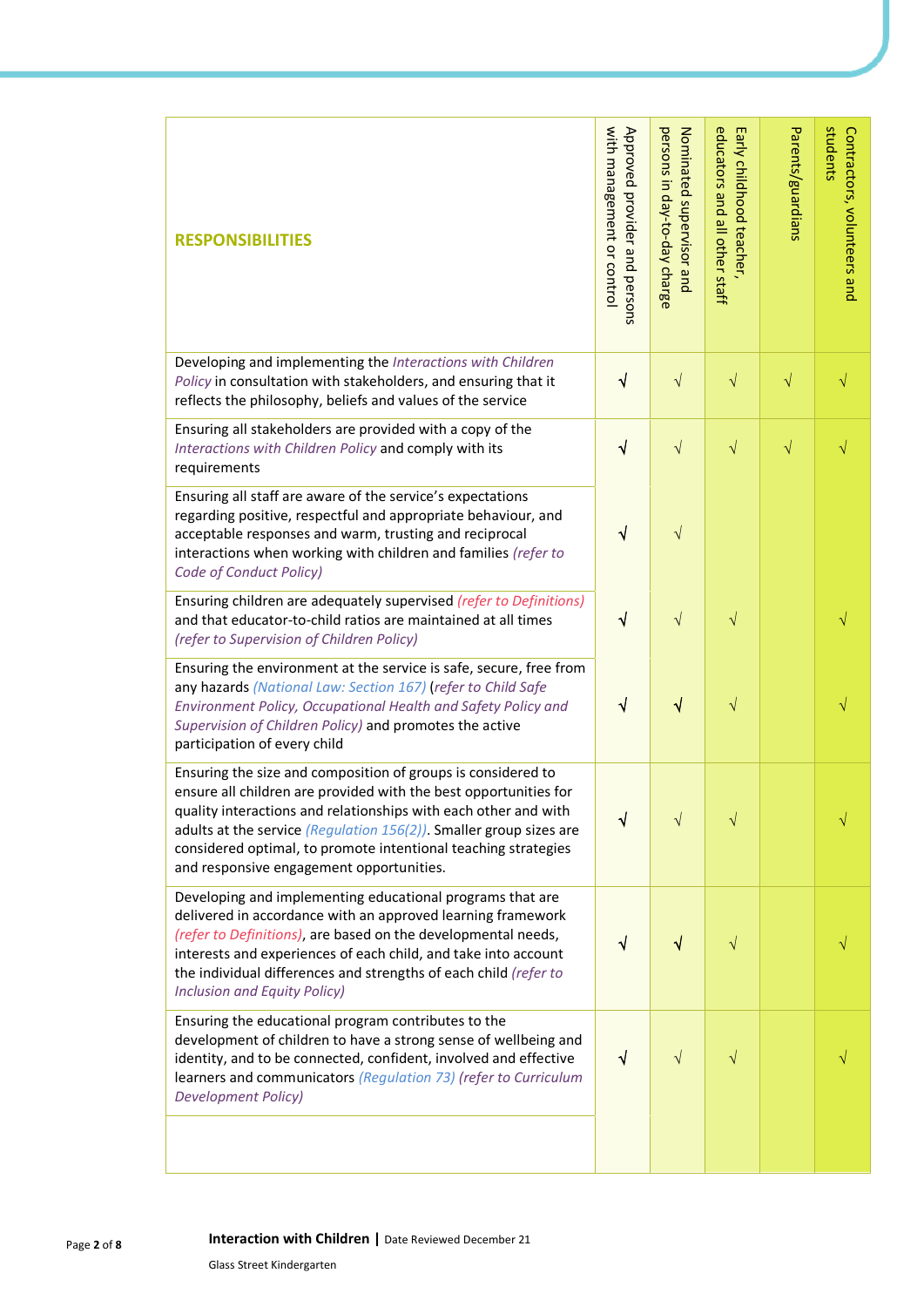| Ensuring that the service provides education and care to children<br>in a way that:                                                     | √          | V          | V         |           |   |
|-----------------------------------------------------------------------------------------------------------------------------------------|------------|------------|-----------|-----------|---|
| encourages children to express themselves and their<br>opinions                                                                         |            |            |           |           |   |
| allows children to undertake experiences that develop<br>self-reliance and self-esteem                                                  |            |            |           |           |   |
| maintains the dignity and the rights of each child at all<br>times                                                                      |            |            |           |           |   |
| offers positive guidance and encouragement towards<br>$\bullet$<br>acceptable behaviour                                                 |            |            |           |           |   |
| has regard to the cultural and family values, age, and<br>$\bullet$                                                                     |            |            |           |           |   |
| the physical and intellectual development and abilities<br>of each child being educated and cared for (Regulation<br>155)               |            |            |           |           |   |
| Ensure that [Service Name] provides children with opportunities                                                                         |            |            |           |           |   |
| to interact and develop positive relationships with each other,<br>and with the staff and volunteers at the service (Regulation         | $\sqrt{}$  | $\sqrt{}$  | $\sqrt{}$ |           |   |
| 156(1)                                                                                                                                  |            |            |           |           |   |
| Ensuring clear documentation of the assessment and evaluation<br>of each child's:                                                       |            |            |           |           |   |
| developmental needs, interests, experiences and<br>program participation                                                                | √          | $\sqrt{}$  | V         |           |   |
| progress against the outcomes of the educational                                                                                        |            |            |           |           |   |
| program (Regulation 74) (refer to Curriculum<br><b>Development Policy)</b>                                                              |            |            |           |           |   |
| Ensuring that procedures are in place for effective daily                                                                               |            |            |           |           |   |
| communication with parents/guardians to share information<br>about children's learning, development, interactions, behaviour            | √          | $\sqrt{}$  | $\sqrt{}$ |           |   |
| and relationships                                                                                                                       |            |            |           |           |   |
| Supporting ECT/educators/staff to access resources and gain<br>appropriate training, knowledge and skills for the                       |            |            |           |           |   |
| implementation of this policy, including promoting social,                                                                              | $\sqrt{ }$ | $\sqrt{}$  |           |           |   |
| emotional and mental health and wellbeing                                                                                               |            |            |           |           |   |
| Ensuring that staff members at Glass Street Kindergarten who<br>work with children are aware that it is an offence to subject a         |            |            |           |           |   |
| child to any form of corporal punishment, or any discipline that is                                                                     | $\sqrt{ }$ | $\sqrt{}$  | √         | $\sqrt{}$ |   |
| unreasonable or excessive in the circumstances (National Law:<br>Section 166)                                                           |            |            |           |           |   |
| Promoting collaborative relationships between children/families                                                                         |            |            |           |           |   |
| and program support groups (if required) (refer to Definitions), to<br>improve the quality of children's education and care experiences | $\sqrt{ }$ | $\sqrt{ }$ | $\sqrt{}$ | $\sqrt{}$ | √ |
| Ensuring notifications of serious incidents (refer to Definitions)                                                                      |            |            |           |           |   |
| are made to the regulatory authority (DET) (refer to Definition)<br>through the NQA IT System (refer to Definitions) as soon as is      | $\sqrt{ }$ | $\sqrt{}$  |           |           |   |
| practicable but not later than 24 hours after the occurrence                                                                            |            |            |           |           |   |
| (National Law: Section 174(2)(a), Regulations 176 (2)(a))                                                                               |            |            |           |           |   |
| Notifying DET within 24 hours of becoming aware of a notifiable                                                                         |            |            |           |           |   |
| complaint (refer to Definitions) or allegation regarding the safety,<br>health and/or welfare of a child at the service (National Law:  | $\sqrt{ }$ | $\sqrt{}$  |           |           |   |
| Section $174(2)(b)$ , Regulations $176(2)(a)$ )                                                                                         |            |            |           |           |   |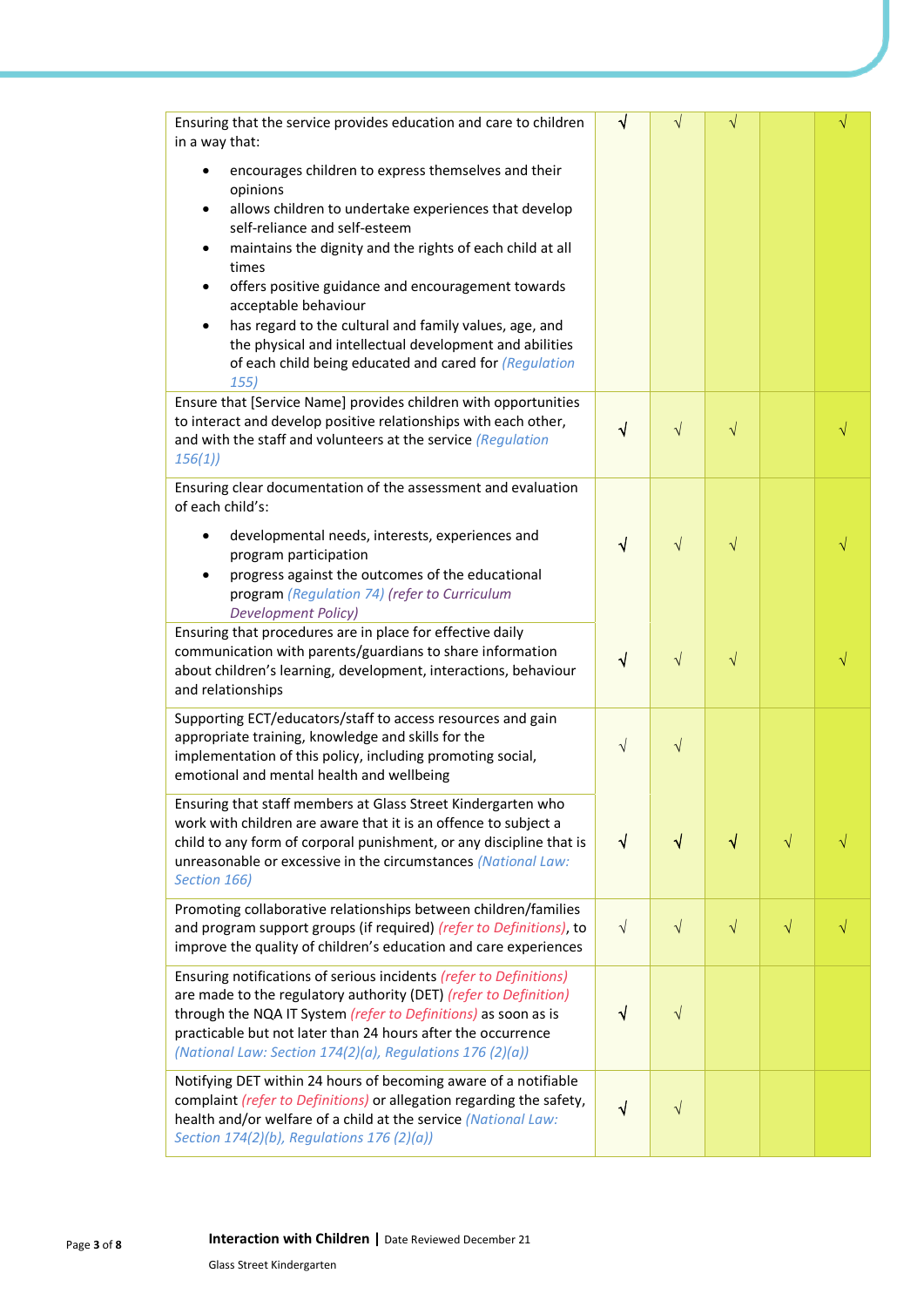| Ensuring that where the service has been notified of a court<br>order prohibiting an adult from contacting an enrolled child,<br>such contact does not occur while the child is on the service<br>premises                                                                                                      | $\sqrt{}$ | $\sqrt{}$  | $\sqrt{}$ |           |  |
|-----------------------------------------------------------------------------------------------------------------------------------------------------------------------------------------------------------------------------------------------------------------------------------------------------------------|-----------|------------|-----------|-----------|--|
| Ensuring all staff, volunteers and contractors use positive and<br>respectful strategies to assist children to manage their own<br>behaviour, and to respond appropriately to conflict and the<br>behaviour of others                                                                                           | $\sqrt{}$ | $\sqrt{}$  | $\sqrt{}$ |           |  |
| Developing links with and referral pathways to services and/or<br>program support groups (refer to Definitions) to support children<br>experiencing social, emotional and behavioural difficulties and<br>their families                                                                                        | $\sqrt{}$ | $\sqrt{ }$ | $\sqrt{}$ |           |  |
| Ensuring that there is a behaviour guidance plan (refer to<br>Definitions) developed for a child if educators are concerned that<br>the child's behaviour may put the child themselves, other<br>children, educators/staff and/or others at risk                                                                | $\sqrt{}$ | $\sqrt{}$  | $\sqrt{}$ | $\sqrt{}$ |  |
| Ensuring that parents/guardians and program support groups<br>(refer to Definitions) (as appropriate) are consulted if an<br>individual behaviour guidance plan has not resolved the<br>challenging behaviour                                                                                                   | $\sqrt{}$ | $\sqrt{}$  | $\sqrt{}$ | $\sqrt{}$ |  |
| Working collaboratively with educators/staff and program<br>support groups (refer to Definitions) to develop or review an<br>individual behaviour guidance plan for their child, where<br>appropriate.                                                                                                          | $\sqrt{}$ | $\sqrt{ }$ | $\sqrt{}$ | $\sqrt{}$ |  |
| Setting clear timelines for review and evaluation of the<br>behaviour guidance plan.                                                                                                                                                                                                                            | $\sqrt{}$ | $\sqrt{ }$ | $\sqrt{}$ |           |  |
| Providing information, ideas and practical strategies to families,<br>educators and staff on a regular basis to promote and support<br>health and wellbeing in the service and at home                                                                                                                          | $\sqrt{}$ | $\sqrt{}$  | $\sqrt{}$ |           |  |
| Consulting with, and seeking advice from, DET if a suitable and<br>mutually agreeable behaviour guidance plan cannot be<br>developed                                                                                                                                                                            | $\sqrt{}$ | $\sqrt{}$  | $\sqrt{}$ |           |  |
| Investigating the availability of extra assistance, such as<br>Kindergarten Inclusion Support (refer to Definitions) or training,<br>by contacting the regional Preschool Field Officer (refer to<br>Definitions), specialist children's services officers from DET or<br>other agencies working with the child | √         | $\sqrt{ }$ | $\sqrt{}$ |           |  |
| Investigating the availability of extra assistance, financial support<br>such as Inclusion Support Program (refer to Definitions) or<br>training, by contacting their regional Inclusion Agency (refer to<br>Sources)                                                                                           | √         | $\sqrt{}$  | $\sqrt{}$ |           |  |
| Ensuring that educators/staff at the service are provided with<br>appropriate training to guide the actions and their responses to a<br>child/children with challenging behaviour.                                                                                                                              | $\sqrt{}$ | $\sqrt{}$  |           |           |  |
| Informing educators/staff of concerns, events or incidents that<br>may impact on their child's behaviour at the service (e.g. moving<br>house, relationship issues, a new sibling)                                                                                                                              |           |            |           | $\sqrt{}$ |  |
| Maintaining confidentiality (refer to Privacy and Confidentiality<br>Policy)                                                                                                                                                                                                                                    | $\sqrt{}$ | $\sqrt{}$  | $\sqrt{}$ | $\sqrt{}$ |  |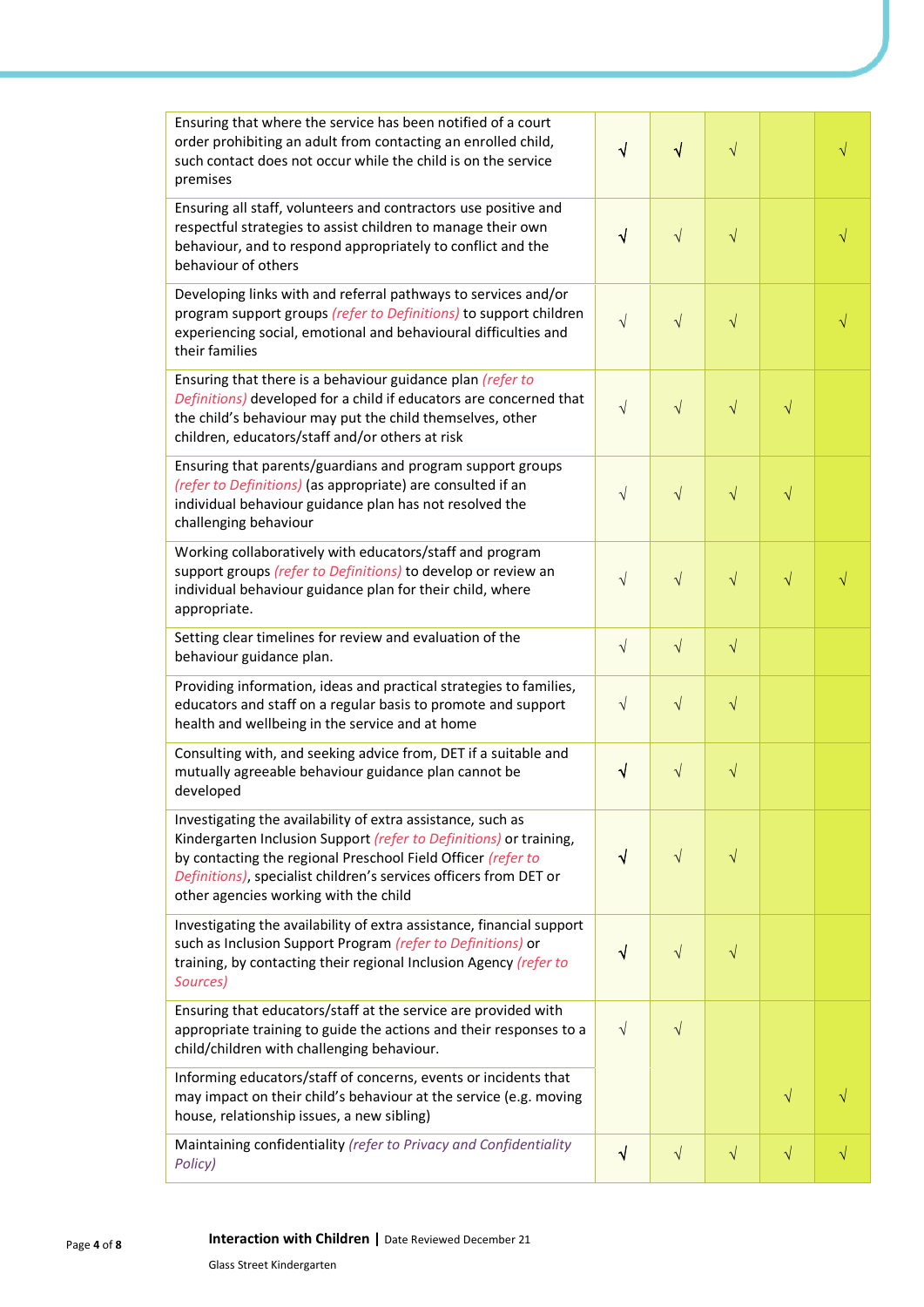### **BACKGROUND AND LEGISLATION**

#### **BACKGROUND** The United Nations Convention on the Rights of the Child is founded on respect for the dignity and worth of each individual, regardless of race, colour, gender, language, religion, opinions, wealth, birth status or ability. When children experience nurturing and respectful reciprocal relationships with educators, they develop an understanding of themselves as competent, capable and respected. Relationships are the foundation for the construction of identity, and help shape children's thinking about who they are, how they belong and what influences them [Early Years Learning Framework, p. 20; Framework for School Age Care, p. 19]

'Constructive everyday interactions and shared learning opportunities form the basis of equitable, respectful and reciprocal relationships between educators and children. Educators who are actively engaged in children's learning and share decision-making with them, use their everyday interactions during play, routines and ongoing projects to stimulate children's thinking and to enrich their learning. These relationships provide a solid foundation from which to guide and support children as they develop the self-confidence and skills to manage their own behaviour, make decisions and relate positively and effectively to others.' *(Guide to National Quality Framework – refer to Sources)*

*Child Safe Standard 3* requires services to have strategies to empower children about their rights, ensure children can participate in decisions affecting them and are taken seriously. When children feel respected and valued, they are much more likely to speak up about issues of safety and wellbeing. Enabling and promoting empowerment and the participation of children within a service has multiple benefits in addition to enhancing the safety of children, including demonstrating a commitment to upholding the rights of children, checking that what the service is doing is what children want and building the communication and leadership skills of children.

In developing an *Interactions with Children Policy*, early childhood education and care services must review and reflect on the philosophy, beliefs and values of the service, particularly with regard to the relationships with children. The development of this policy should also be informed by the service's *Code of Conduct Policy*.

#### LEGISLATION AND STANDARDS

Relevant legislation and standards include but are not limited to:

- Charter of Human Rights and Responsibilities Act 2006 (Vic)
- Children, Youth and Families Act 2005 (Vic)
- Child Wellbeing and Safety Act 2005 (Vic)
- Child Wellbeing and Safety Amendment (Child Safe Standards) Act 2015 (Vic)
- Disability Discrimination Act 1992 (Cth)
- Education and Care Services National Law Act 2010
- Education and Care Services National Regulations 2011
- Equal Opportunity Act 2010 (Vic)
- National Quality Standard, Quality Area 5: Relationships with Children

The most current amendments to listed legislation can be found at:

- Victorian Legislation Victorian Law Today: [www.legislation.vic.gov.au](http://www.legislation.vic.gov.au/)
- Commonwealth Legislation Federal Register of Legislation: [www.legislation.gov.au](http://www.legislation.gov.au/)

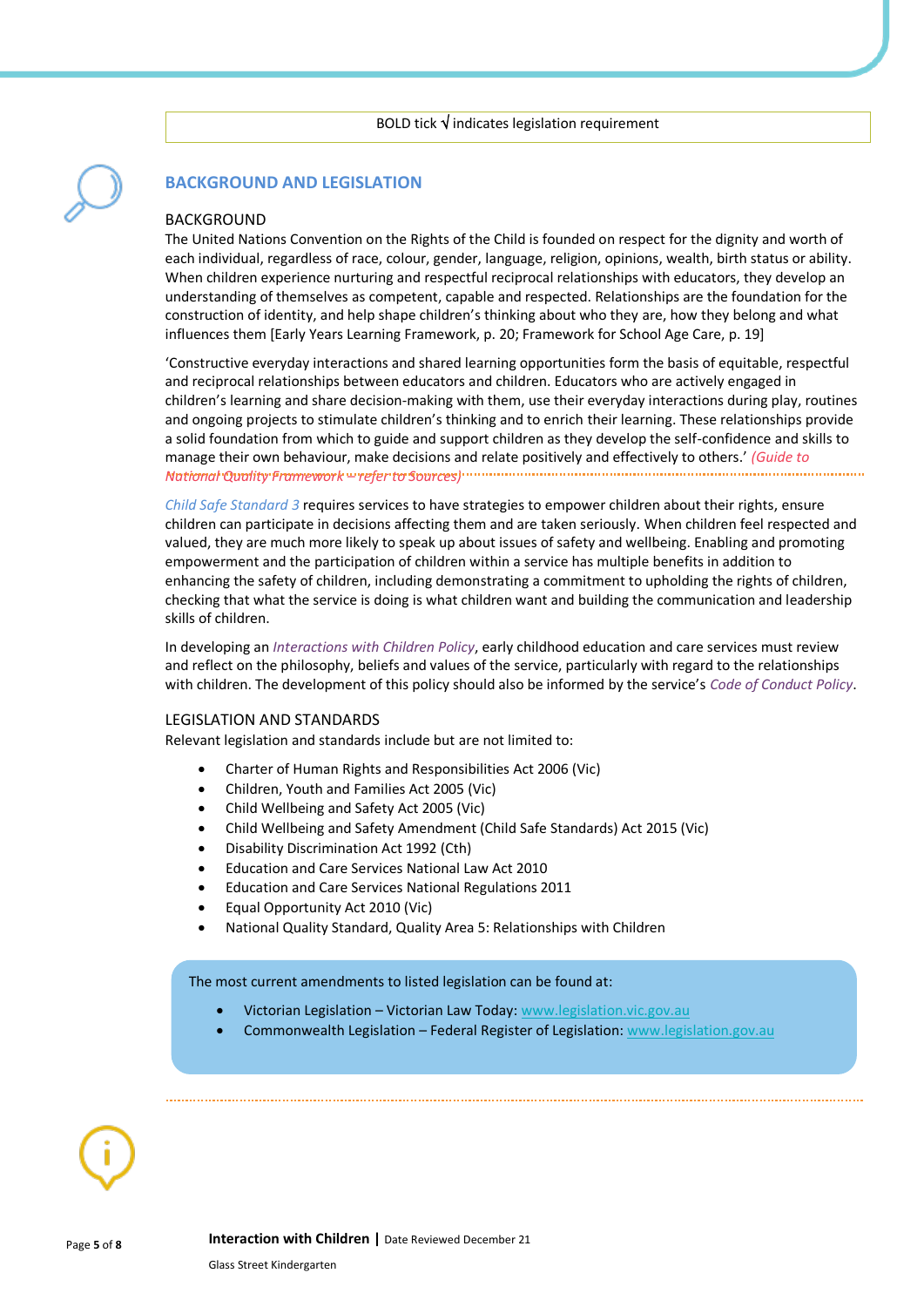#### **DEFINITIONS**

The terms defined in this section relate specifically to this policy. For regularly used terms e.g. Approved provider, Nominated supervisor, Notifiable complaints, Serious incidents, Duty of care, etc. refer to the Definitions file of the PolicyWorks catalogue.

**Adequate supervision:** entails all children (individuals and groups) in all areas of the service, being in sight and/or hearing of an educator at all times including during toileting, sleep, rest and transition routines. Services are required to comply with the legislative requirements for educator-to-child ratios at all times. Supervision contributes to protecting children from hazards that may emerge in play, including hazards created by the equipment used.

Adequate supervision refers to constant, active and diligent supervision of every child at the service. Adequate supervision requires that educators are always in a position to observe each child, respond to individual needs and immediately intervene if necessary. Variables affecting supervision levels include:

- number, age and abilities of children
- number and positioning of educators
- current activity of each child
- areas in which the children are engaged in an activity (visibility and accessibility)
- developmental profile of each child and of the group of children
- experience, knowledge and skill of each educator
- need for educators to move between areas (effective communication strategies).

**Behaviour guidance:** a means of assisting children in a positive and effective ways to help children gain understanding and learn skills that will help them learn to manage their own behaviour.

**Behaviour guidance plan:** A plan that documents strategies to assist an educator in guiding a child with diagnosed behavioural difficulties or challenging behaviours to self-manage their behaviour. The plan is developed in consultation with the nominated supervisor, early childhood teachers, educators, parents/guardians and families, and other professional support agencies as applicable.

**Challenging behaviour:** behaviour that can be described as:

- infringes on the rights of others
- disrupts others or causes disputes between children
- causes harm or risk to the child, other children, adults or living things
- is destructive to the environment and/or equipment
- inhibits the child's learning and relationship with others
- a chid presenting as shy, withdrawn or excessively passive in a way which is inhibiting their learning and/or development
- is inappropriate relative to the child's developmental age and background.

**Kindergarten Inclusion Support Program (KIS):** Supports funded kindergartens to plan and implement a program that is responsive to the individual abilities, interests and needs of children with a disability, developmental delay or complex medical needs.Long Day Care services can apply for the KIS program for their Victorian Government-funded kindergarten programs.

**Program Support Groups (PSG):** A program support group brings together key people to support the inclusion of children with disability or developmental delay, or complex medical needs, from the time of enrolment at kindergarten until they move to school. The group may include:

- the early childhood teacher
- the child's parent/carer(s)
- early childhood intervention professionals
- a preschool field officer
- medical practitioners, therapists or other allied health professionals
- a support person if the child's parent/carer(s) chooses to use one.

**Mental health:** In early childhood, a child's mental health is understood as a child's ability to 'experience, regulate and express emotions; form close and secure interpersonal relationships; and explore the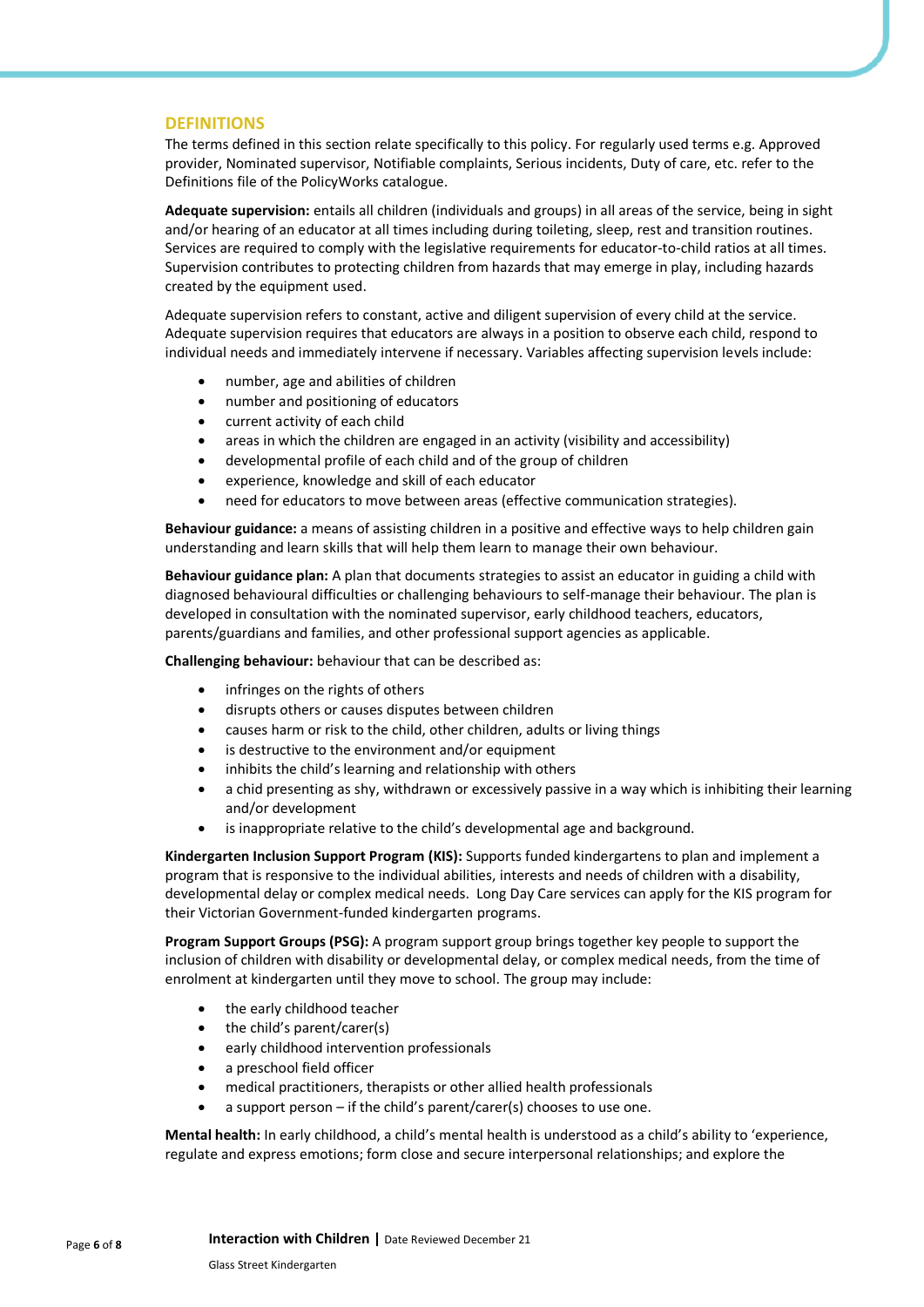environment and learn – all in the context of family, community and cultural expectations for young children. Infant mental health is synonymous with healthy social and emotional development. https://beyou.edu.au/

**Preschool Field Officer (PSFO) Program:** The role of the PSFO Program to support the access and participation of children with additional needs in their kindergarten program. For more information visit: [www.education.vic.gov.au](http://www.education.vic.gov.au/)



# **SOURCES AND RELATED POLICIES**

#### SOURCES

- Belonging, Being & Becoming The Early Years Learning Framework for Australia: [www.acecqa.gov.au](http://www.acecqa.gov.au/)
- Child Safe Standards[: www.ccyp.vic.gov.au](https://ccyp.vic.gov.au/)
- Early Childhood Australia Code of Ethics: [www.earlychildhoodaustralia.org.au](http://www.earlychildhoodaustralia.org.au/)
- Guide to the National Quality Framework, ACECQA: [www.acecqa.gov.au](http://www.acecqa.gov.au/)
- Inclusion Support Program[: www.dese.gov.au](https://www.dese.gov.au/)
- Kids Matter, an Australian mental health and well-being initiative set in primary schools and early childhood education and care services[: https://beyou.edu.au](https://beyou.edu.au/)
- The Kindergarten Funding Guide (DET): [www.education.vic.gov.au](https://www.education.vic.gov.au/Pages/default.aspx)
- United Nations Convention on the Rights of the Child[: www.unicef.org](https://www.unicef.org/)
- Victorian Early Years Learning and Development Framework: [www.acecqa.gov.au](http://www.acecqa.gov.au/)
- Victorian Inclusion Agency (VIA)[: ww.viac.com.au](https://viac.com.au/)

#### RELATED POLICIES

- Child Safe Environment
- Code of Conduct
- Complaints and Grievances
- Curriculum Development
- Inclusion and Equity
- Occupational Health and Safety
- Privacy and Confidentiality
- Supervision of Children

#### **EVALUATION**



In order to assess whether the values and purposes of the policy have been achieved, the approved provider will:

- regularly seek feedback from everyone affected by the policy regarding its effectiveness
- monitor the implementation, compliance, complaints and incidents in relation to this policy
- keep the policy up to date with current legislation, research, policy and best practice
- revise the policy and procedures as part of the service's policy review cycle, or as required
- notifying all stakeholders affected by this policy at least 14 days before making any significant changes to this policy or its procedures, unless a lesser period is necessary due to risk *(Regulation 172 (2))*.



# **ATTACHMENTS**

• Nil